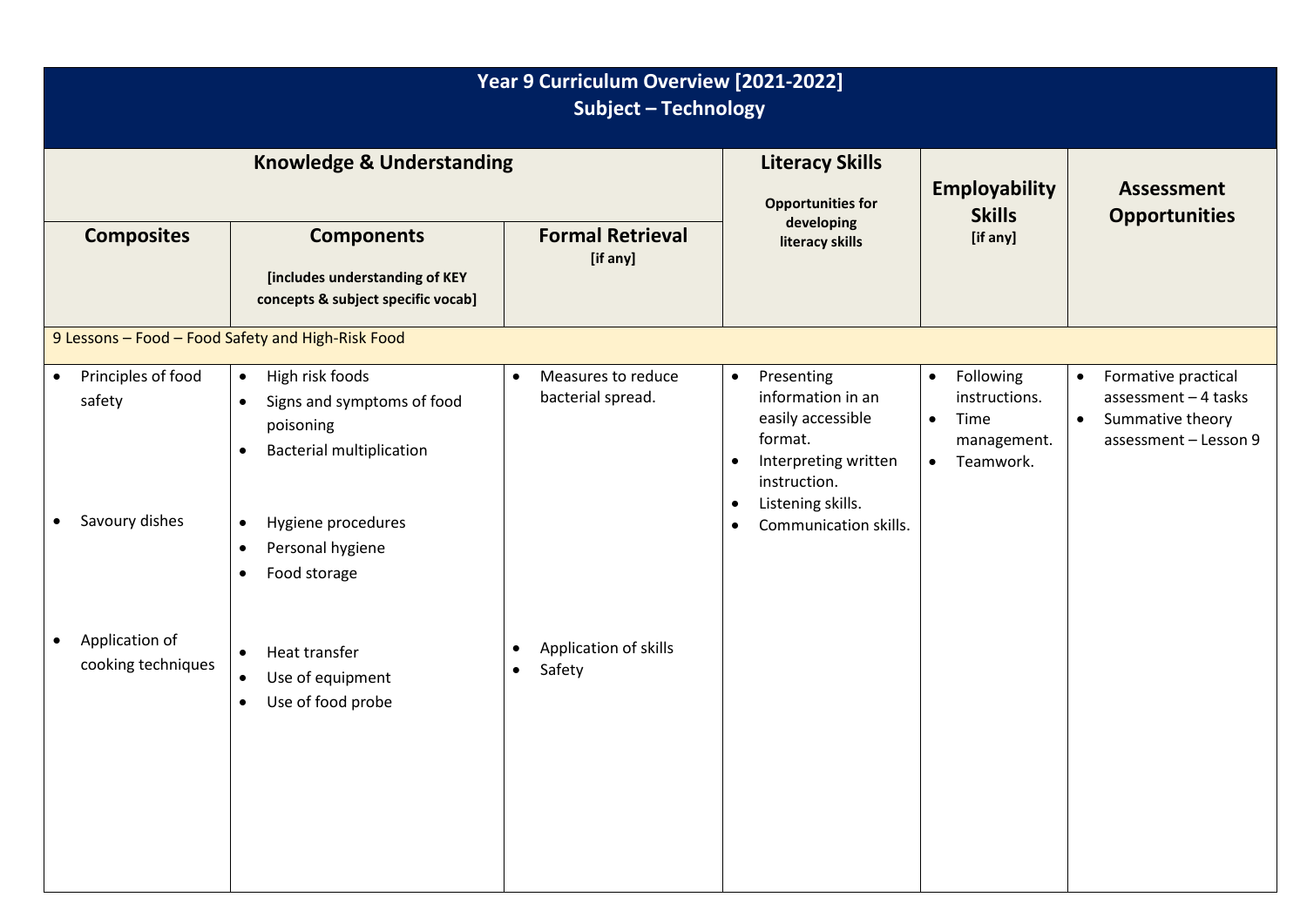| 9 Lessons - Design Technology - CAD Phone Holder |                                     |                                                                                                                                |                                                                                                                      |                                                             |                     |                                                                                              |  |  |
|--------------------------------------------------|-------------------------------------|--------------------------------------------------------------------------------------------------------------------------------|----------------------------------------------------------------------------------------------------------------------|-------------------------------------------------------------|---------------------|----------------------------------------------------------------------------------------------|--|--|
|                                                  | Design Skills<br>Materials - Timber | 2 Point perspective<br>$\bullet$<br><b>Computer Aided Design</b><br>Hardwoods<br>Softwoods<br>$\bullet$<br>Manufactured Boards | 1 point perspective<br>$\bullet$<br><b>Measurements</b><br>Technical drawing skills<br><b>Vector Graphics</b><br>- 0 | Reading for research<br>Listening skills<br>Conveying ideas | Independent<br>work | Summative theory<br>assessment - Lesson 9<br>Assessment of final<br>product:<br>Phone holder |  |  |
|                                                  | <b>Computer Aided</b><br>Design     | <b>Computer Aided Design</b><br>Scale<br>$\bullet$<br><b>Measurements</b>                                                      |                                                                                                                      |                                                             |                     |                                                                                              |  |  |